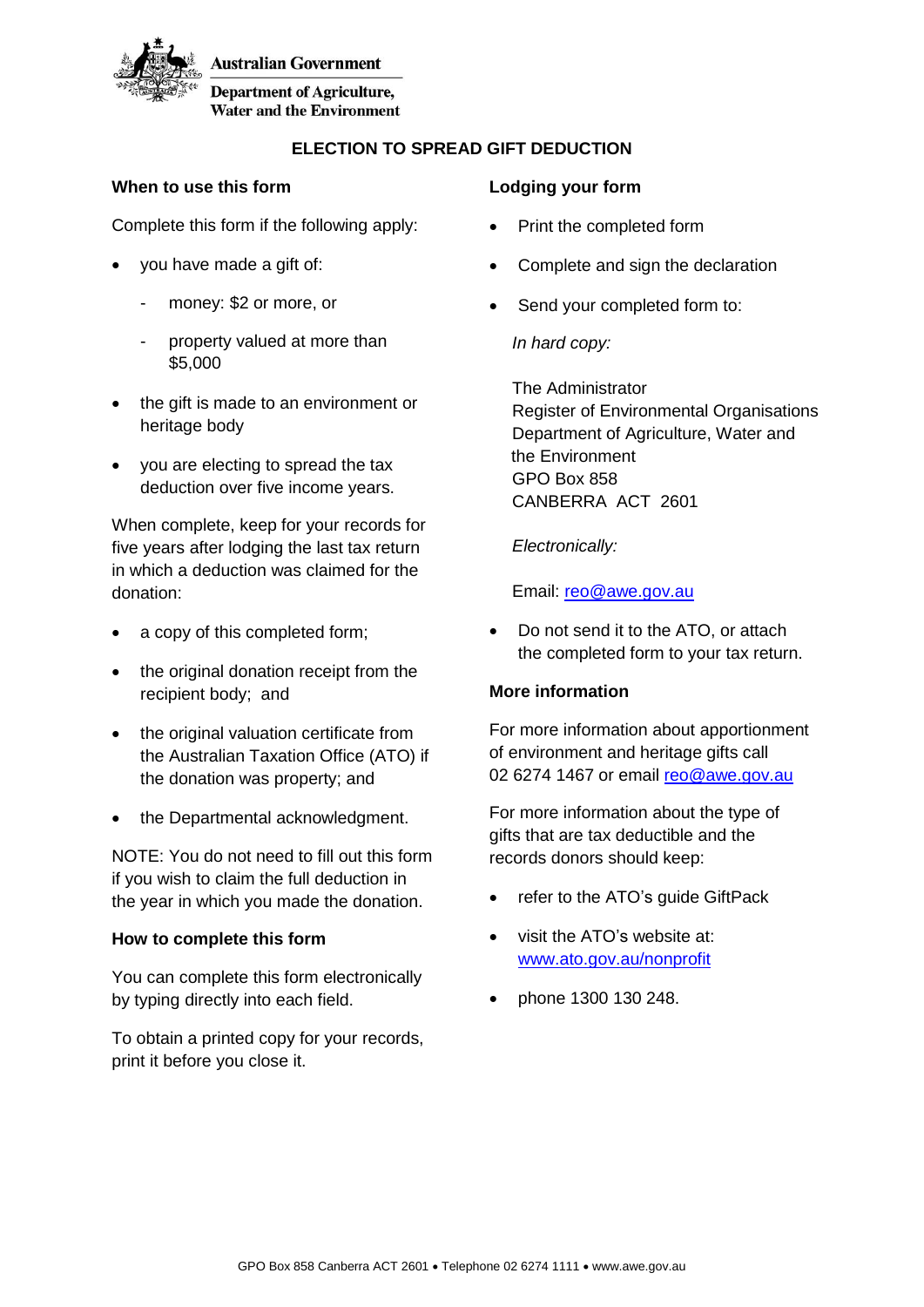### **Donor's details**

| Full Name of Donor                                            |  |
|---------------------------------------------------------------|--|
| Business hours phone<br>number (8.30am to 5.30pm<br>weekdays) |  |
| <b>Postal Address</b>                                         |  |
| Suburb                                                        |  |
| <b>State</b>                                                  |  |
| Postcode                                                      |  |
| <b>Email Address</b>                                          |  |

### **Recipient's details**

| Name of recipient fund,<br>authority or institution                                 |  |
|-------------------------------------------------------------------------------------|--|
| <b>Australian Business Number</b><br>of recipient fund, authority or<br>institution |  |

## **Donation details**

| Reference number from<br>certificate of valuation (only<br>if the gift is property)* |                                                                                                                                                                                   |
|--------------------------------------------------------------------------------------|-----------------------------------------------------------------------------------------------------------------------------------------------------------------------------------|
| Ownership percentage                                                                 | [Write 100% if you are the owner of the money or property,<br>or the percentage of the money or property you owned if<br>the gift is given in conjunction with other individuals] |
| Date of donation                                                                     |                                                                                                                                                                                   |

\* You must seek a valuation of the market value of the gift from the Commissioner of Taxation.

To obtain a valuation from the ATO you must lodge a *Request for valuation* form with them. The request must be accompanied by the completed *Certificate of donation*, which describes the gift and confirms its donation to, and receipt by, the eligible recipient.

A non-refundable application fee as determined by the Commissioner and detailed in the application form must be lodged with your *Request for valuation* form. The application fee will be credited against the total fee for the valuation. After the ATO has received your form